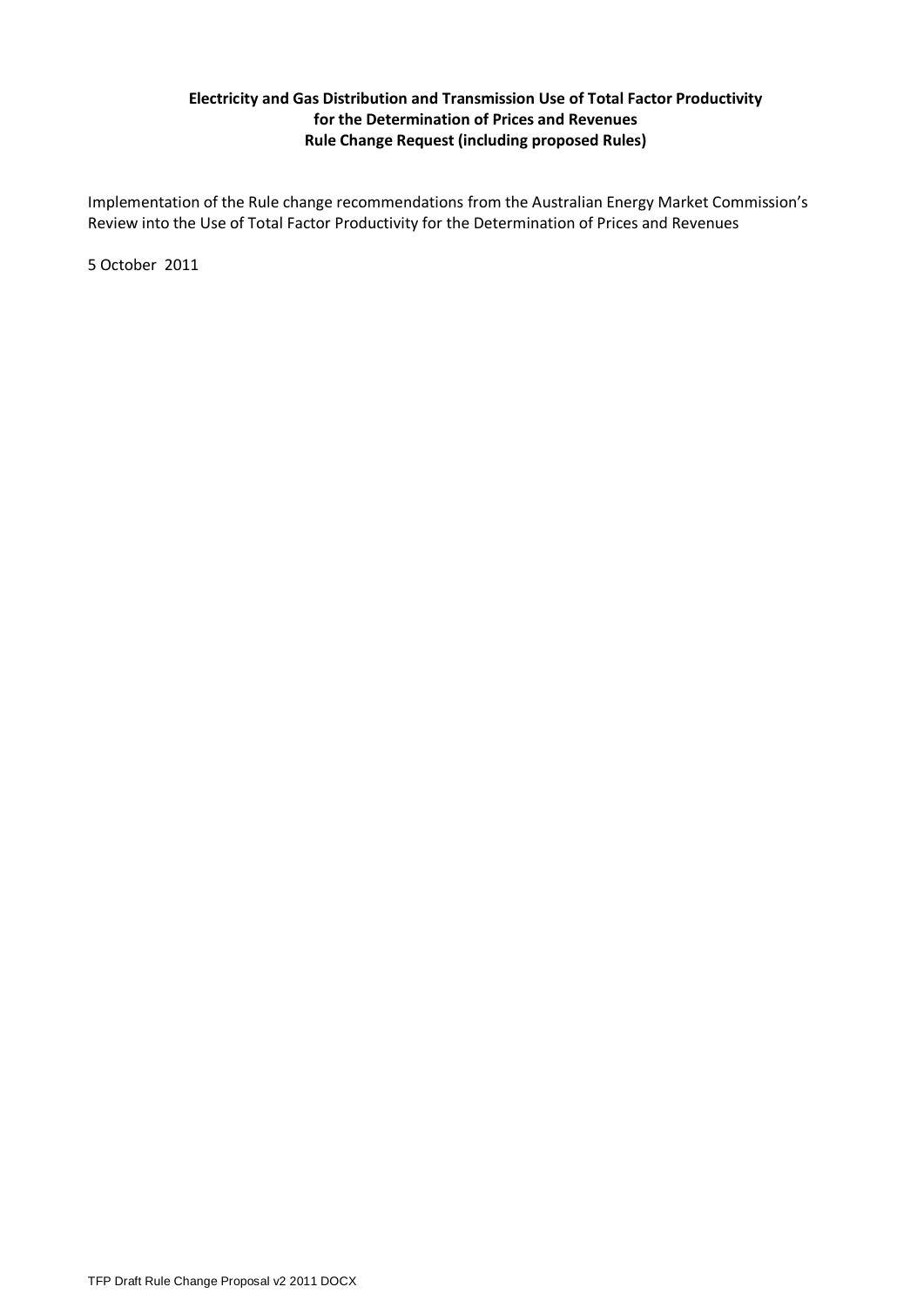# **1 Background and context for the Rule change request**

In 2011 the Australian Energy Market Commission (AEMC) completed a review into the use of total factor productivity (TFP) methodology to determine regulated prices and revenues for electricity and gas service providers (Review). [1](#page-1-0)

This Review was initiated by the AEMC and followed consideration of submissions to a Rule change request from the Victorian Minister for Energy and Resources. That Rule change request sought to amend the National Electricity Rules (NER) to allow the use of a TFP methodology as an alternative option for pricing determinations. [2](#page-1-1)

The objectives of the Review were to:

- Advise the MCE on whether permitting the use of a TFP methodology, as an alternative to the current building block approach, would contribute to the national gas objective (NGO) and/or national electricity objective (NEO), and in what circumstances;
- Advise on the arrangements that would need to be put in place to facilitate its application, including information, reporting and data requirements; and
- Where appropriate recommend, for consideration by the MCE, proposed Rules to allow a TFP based methodology for any individual or group of service providers.

The AEMC submitted its final report for the *Review into the Use of Total Factor Productivity for the Determination of Prices and Revenues* on 7 July 2011 (Final Report). The Final Report recommended that the use of a TFP methodology, as an alternative to the building blocks approach, would have the potential to promote the national energy objectives, subject to certain conditions being satisfied. A two-staged approach to implement the TFP methodology was recommended:

- Stage 1: Implementation of an initial Rule to facilitate data collection and testing;
- Stage 2: The detailed design of the TFP methodology will be considered, subject to whether the necessary conditions can be, or are likely to be, met given the current and forecasted market conditions and regulatory framework at that time.

The Final Report included some proposed Rules in relation to Stage 1. These were developed following the AEMC's consideration of stakeholder submissions on the Draft Report for the Review, and accompanying specifications for the national energy frameworks.

<span id="page-1-0"></span> <sup>1</sup> AEMC *Review in the use of total factor productivity for the determination of process and revenues*, Final Report, 30 June 2011.

<span id="page-1-1"></span> $2$  Victorian Minister for Energy and Resources, Rule change proposal to allow use of total factor productivity methodology in distribution, 18 June 2008.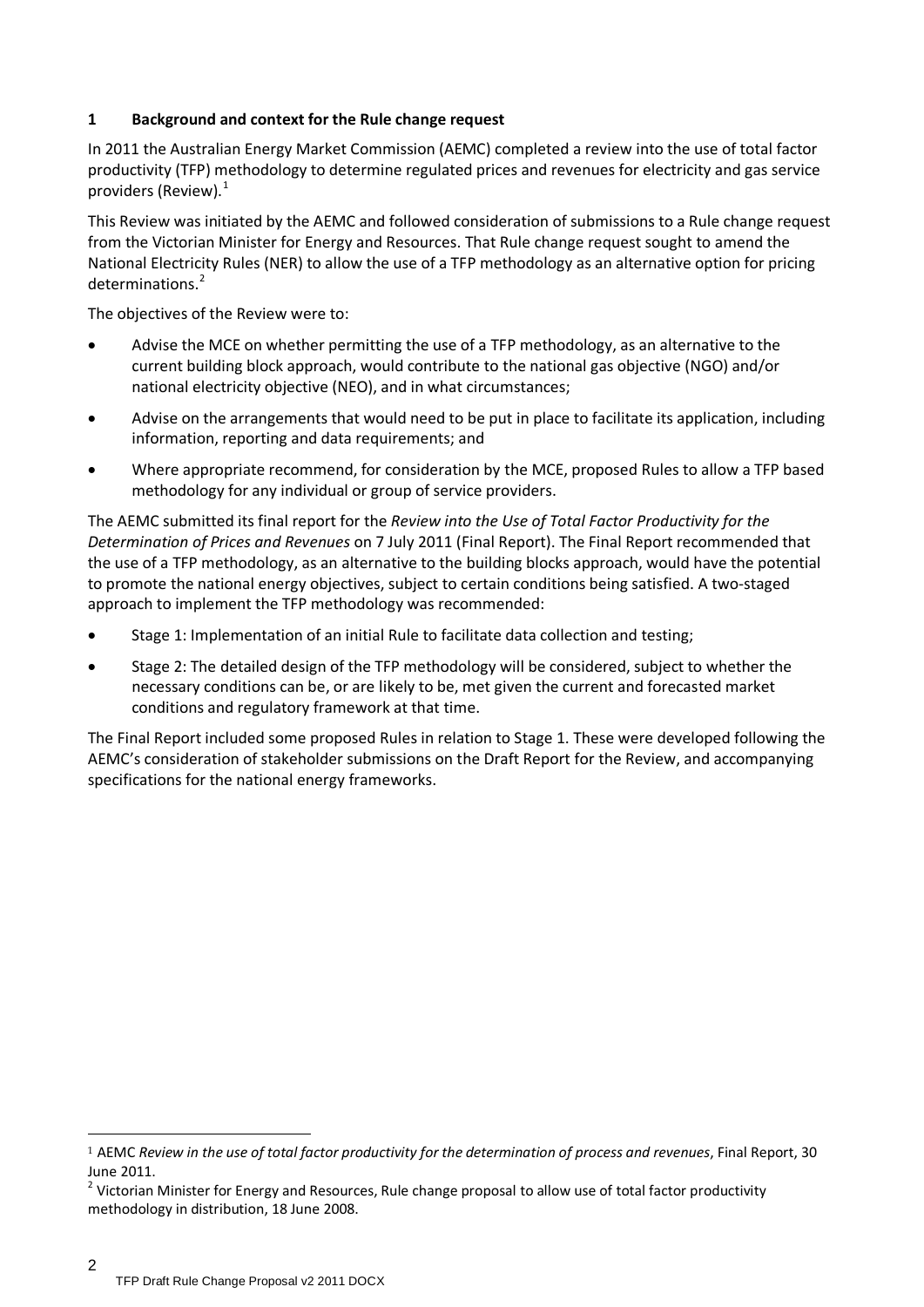#### **2 Rule change request**

## **2.1 Name and address of Rule change request proponent**

The Ministerial Council on Energy MCE Secretariat GPO Box 9839 CANBERRA ACT 2601

## **2.2 Description of the proposed Rules**

The Final Report recommended that a Rule change be made to implement Stage 1 of the approach, specifically, the proposed data collection and testing framework for electricity and gas transmission and distribution networks. The MCE accepts the rationale for the framework set out in the Final Report.

This document incorporates two Rule change requests in relation to the implementation of a data collection and testing framework, to facilitate the possible implementation of a TFP methodology under both the National Electricity Law (NEL) and the National Gas Law (NGL). In particular, the Rule change requests would involve amendments to chapters 6, 6A, 10 and 11 of the NEL and the insertion of new provisions into the NGL.

The AEMC's proposed data collection and testing framework has the following main components:

## *The proposed Rules oblige all service providers to submit specified data for TFP data collection and testing. Specifically they:*

- oblige all regulated distribution and transmission (electricity and gas) service providers to submit an annual disclosure of regulatory data (Regulatory Disclosure Data) in the form of a report (Regulatory Disclosure Data Report) to the Australian Energy Regulator (AER);
- specify the required financial, asset and network operational TFP reporting items in schedules to the NER and the National Gas Rules (NGR), such items to be included in the Regulatory Disclosure Data Report;
- oblige the AER to develop supporting guidelines on the detailed coverage and specification of the required data in conjunction with a working group(s) of industry and end-user representatives;
- require specific items of the Regulatory Disclosure Data to be audited (financial data only), and for all disclosed data to be provided under certification of the CEO and the Company Secretary and/or a Director; and
- require the Regulatory Disclosure Data Report to be made publicly available (subject to approved commercial confidentiality).

It should be noted that the lists of items required in the Regulatory Disclosure Data Reports are indicative only of the data set required for TFP calculation. It is expected that these items, along with the definitions of the terms used and other requirements, would be subject to further detailed consultation before being finalised.

#### *The proposed Rules require the AER to publish an Annual TFP Report by 1 March each year which:*

- requires the AER to prepare TFP indices as part of their assessment of whether conditions necessary for a TFP methodology has been met. Calculations must comply with the principles for calculating TFP, specified in the Rules;
- uses the Regulatory Disclosure Data submitted by service providers and only adjusts it in specified circumstances (the reasons for any adjustments must also be disclosed);
- provides an assessment of the possible use of TFP-based methods in regulatory determinations, that assessment to be based on specific assessment factors set out in the Rules;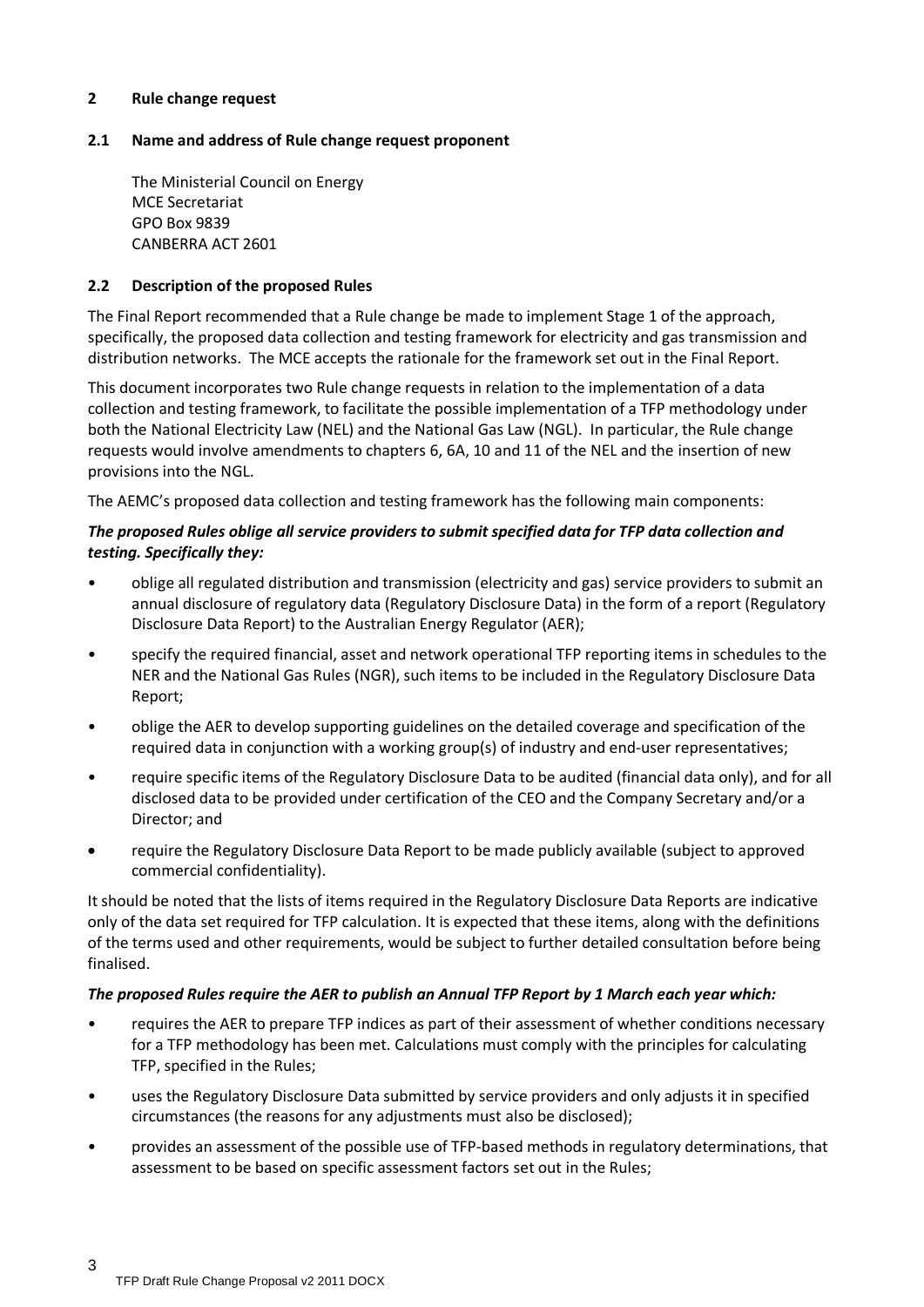- presents TFP index results for all included service providers, for the industry as a whole and for relevant groups of service providers identified by the AER as facing similar operating environment conditions; and
- includes all data used in calculating the TFP index results.

## *The proposed Rules establish the following principles with which the AER must comply when calculating a TFP index:*

- must use the index number approach econometric approaches are not permitted;
- must be designed to avoid bias in the TFP growth estimate;
- must use output quantities that accurately reflect standard control services supplied by service providers;
- capital user costs are to be set exogenously, are to be consistent with the service provider's regulatory asset base (RAB) and are to be consistent with the concept of ex ante financial capital maintenance (FCM); and
- measures of capital input quantities are to accurately reflect the physical service potential of assets employed in the provision of standard control services by providers.

# *The proposed Rules list the following assessment factors that the AER must consider in testing whether a TFP-based methodology could be used for the determination of prices and revenues:*

- availability of Regulatory Disclosure Data of sufficient length to establish reliable TFP trends are available, robust and consistent both through time and across service providers;
- calculation of TFP indices that represent an accurate measure of productivity growth for individual, as well as grouped, providers is possible;
- sufficient service providers are included in each group for calculating TFP indices for distribution determinations so that the TFP index cannot be manipulated by an individual provider or a collective of related providers with common ownership; and
- calculation of TFP index growth rates using historic data represent a fair and reasonable estimate of future productivity growth potential for providers in that grouping.

#### **3 Nature and scope of the issues, and how the proposed Rules will address these issues**

Under the existing Rules frameworks, regulated prices for electricity networks and gas pipelines are determined using the building block approach whereby an 'efficient' level of prices is estimated by the Regulator, with reference to information and forecasts specific to each individual service provider. While this approach is considered by some stakeholders to be a relatively straight forward, stable and wellunderstood process which provides adequate incentives for service providers to seek cost efficiencies, a number of significant and on-going problems with the approach have also been identified.

The TFP Review was initiated by the AEMC following a Rule change proposal from the Victorian Minister for Energy and Resources, in relation to concerns about the efficiency of current prices and the ability of current network regulatory arrangements to deliver good regulatory outcomes for consumers, and the overall performance of service providers under the building block approach.

During the Review process, other concerns regarding the building block approach were also raised by various stakeholders, including:

• problems associated with the information asymmetry faced by regulators: this refers to the lack of relevant information and knowledge held by the regulator about the service provider, making it difficult to ascertain whether the costs presented by a service provider represented efficiently incurred costs. This could lead to inefficient levels of prices being set to the disadvantage of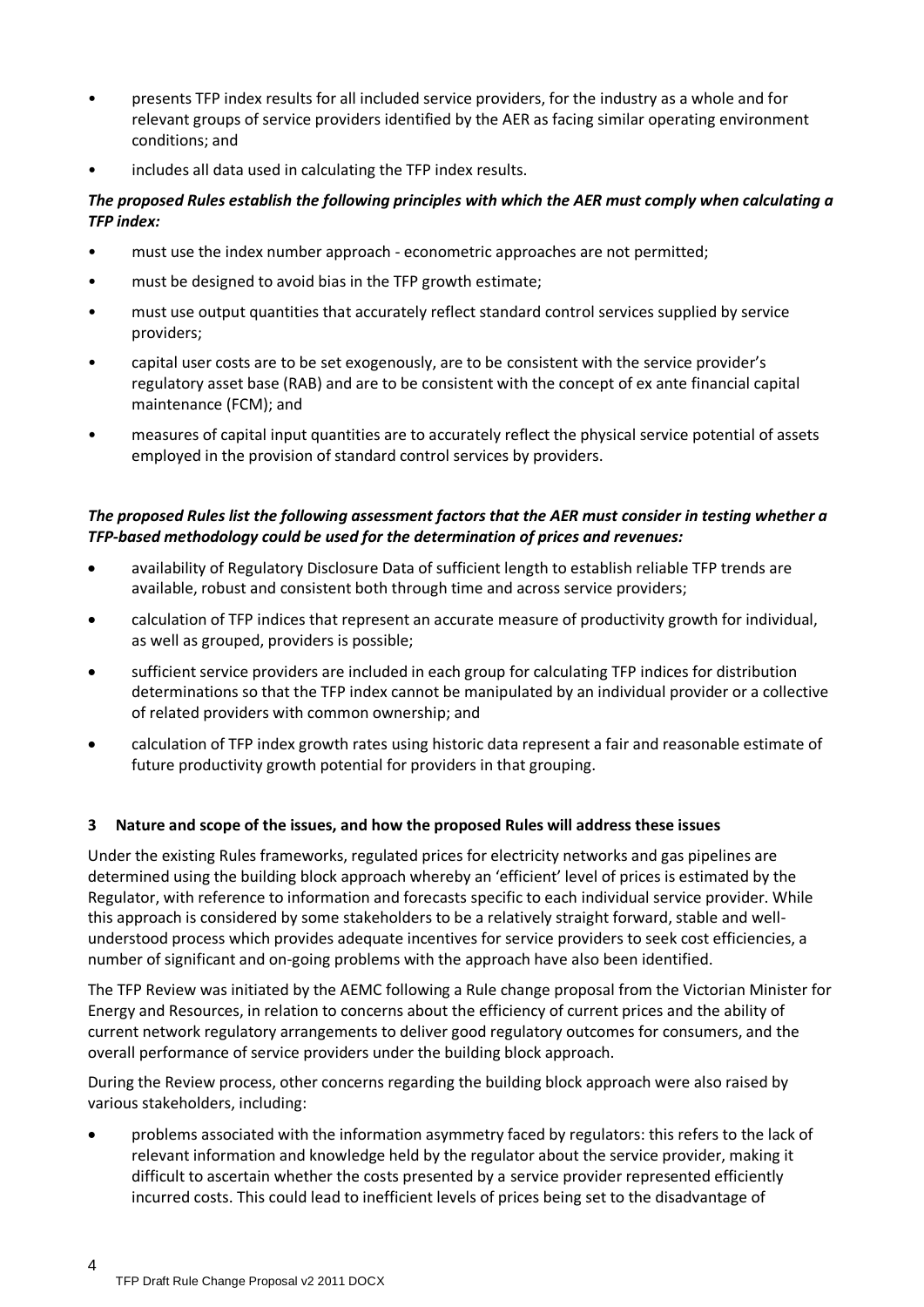consumers if the efficient pricing level is set too high, or insufficient returns to the service provider if the efficient pricing level is subsequently set too low;

- the often information-intensive nature of the process, with regulators often issuing onerous requests for information, leading to the possibility of significant administrative costs being incurred;
- the lack of transparency of process and the presence of information asymmetry within the current framework, coupled with a perception of intrusive and less well informed regulatory decision making, leading to disputes over the outcomes between providers and regulators. These disputes also contribute to increases in the overall costs associated with the process;
- failure of the approach to provide for innovation, particularly in light of emerging regulatory challenges, such as the impact of climate change policies and the introduction of new technologies.

The Final Report outlines a number of potential improvements to the current process that could be achieved with the use of a properly implemented TFP methodology, either by facilitating benchmarking under the building block approach, or as an alternative approach. This is because of the potential of the TFP methodology to create stronger incentives for service providers to pursue cost efficiencies, provide higher returns to service providers when they make investments and improve operating practices which deliver continuing productivity improvements, and to lower regulatory costs.

Equally, even if the detailed drafting stage for a TFP methodology is not implemented (i.e. Stage 2 of the Final Report's recommendations), there is significant scope to utilise the TFP indices as a benchmarking technique in the building blocks approach. The data collected should also support the use of other benchmarking techniques, should this be the preferred option.

A TFP methodology operates by providing a way of comparing how productive businesses or industries use their resources by measuring how inputs are used to produce outputs that are valued by customers. Instead of an assessment of business-specific costs, the regulator links the annual change in prices to estimates of the industry TFP growth index.

However, a number of conditions need to be satisfied for a TFP methodology to work properly and promote regulatory efficiency, which are not presently met and which will take time to be established. The lack of a sufficiently robust and consistent data-set is the most critical of these. This short-coming has also been a factor in the limited use, to date, of benchmarking techniques by the AER under the building block approach, even though the use of TFP indices in setting benchmarks is already allowed under the Rules.

The Final Report therefore recommended a two stage approach be taken. The AEMC considered that there was merit in splitting the process of making and applying a TFP methodology into two stages, since it would permit the drafting of the Rules on how the TFP methodology will be applied to be deferred until the conditions are met. This would allow flexibility to adapt the design of the TFP methodology in accordance with the operating conditions at that time and avoid the need for drafting of detailed Rules at an early stage. For example, it will allow proper consideration of the impact of current climate change activities and policies (such as smart technology or an emissions trading scheme) plus any new measures relating to the occurrence of extreme physical events (such as bushfires) on the practicality of applying a TFP methodology.

This Rule change request represents the first of those two stages. The initial proposed Rules would facilitate data collection from electricity and gas distribution and transmission service providers on an annual basis, which would then permit the AER to test for conditions necessary to support a TFP methodology and undertake paper trials of initial calculations.

While it is envisaged that a TFP methodology might be applied at a later stage, in the meantime, or even if a detailed drafting stage is not subsequently triggered, the collection of robust and relevant data will also go some way to addressing some existing problems under the building block approach. Specifically, it will help address the information asymmetry problem through provision of a reliable data-set that can be used to undertake benchmarking and comparative analysis between service providers.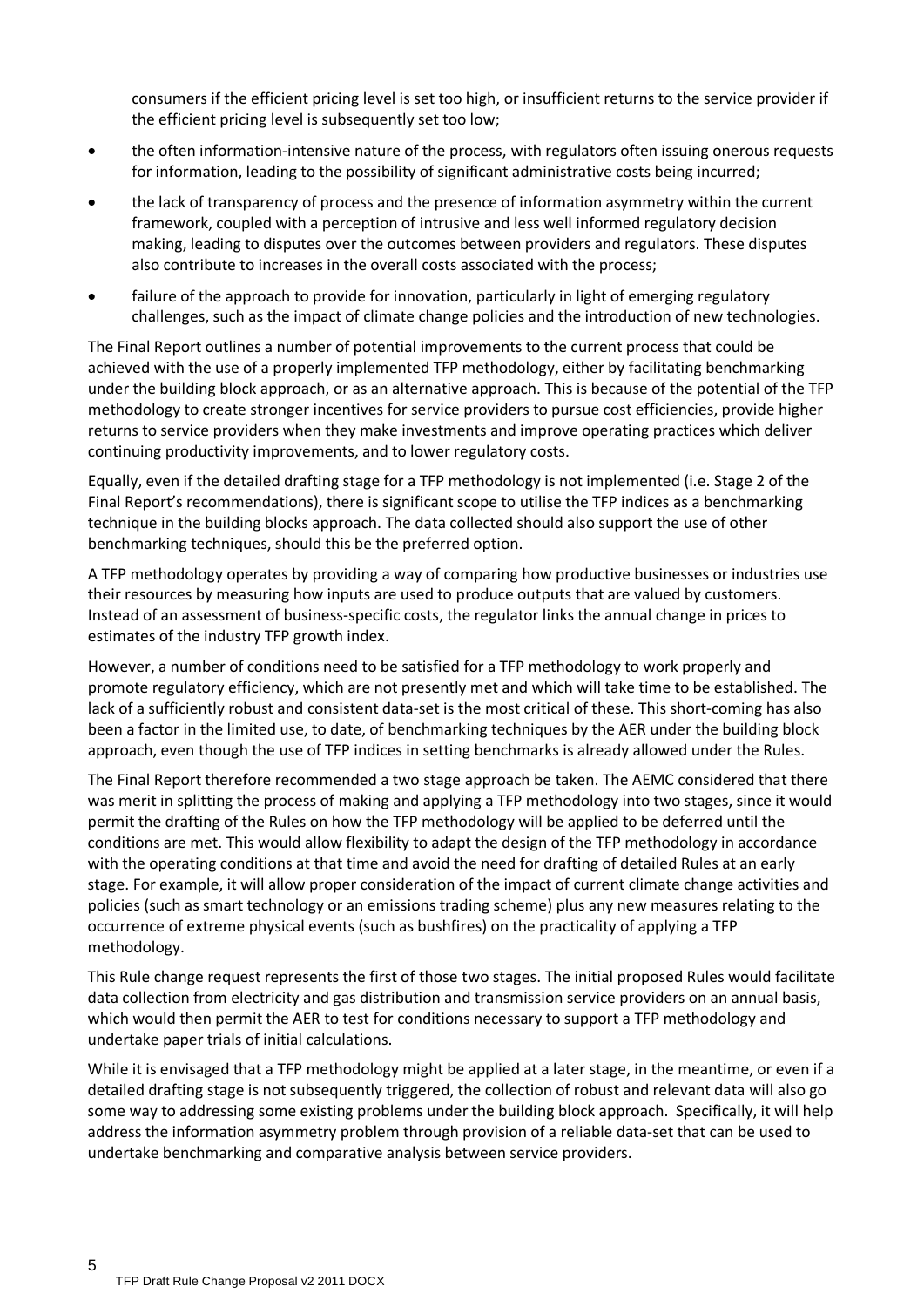## **4 How the proposed Rules will contribute to the achievement of the National Energy Objectives**

The National Electricity Objective (NEO) is set out in section 7 of the National Electricity Law (NEL). The NEO states:

"The objective of this Law is to promote efficient investment in, and efficient operation and use of, electricity services for the long term interests of consumers of electricity with respect to –

- (a) price, quality, safety, reliability and security of supply of electricity; and
- (b) the reliability, safety and security of the national electricity system."

Under section 88 of the NEL:

- (1). The AEMC may only make a Rule if it is satisfied that the Rule will or is likely to contribute to the achievement of the NEO.
- (2). For the purpose of subsection (1), the AEMC may give such weight to any aspect of the NEO as it considers appropriate in all the circumstances, having regard to any relevant MCE statement of policy principles.

The National Gas Objective (NGO) is phrased in similar terms and is set out in section 23 of the National Gas Law (NGL):

"The objective of this Law is to promote efficient investment in, and efficient operation and use of, natural gas services for the long term interests of consumers of natural gas with respect to price, quality, safety, reliability and security of supply of natural gas."

Under section 291 of the NGL:

- (1). The AEMC may only make a Rule if it is satisfied that the Rule will or is likely to contribute to the achievement of the NGO.
- (2). For the purpose of subsection (1), the AEMC may give such weight to any aspect of the NGO as it considers appropriate in all the circumstances, having regard to any relevant Ministerial Council on Energy statement of policy principles.

A TFP methodology, as an alternative to the building block approach, would contribute to the energy objectives through its potential to drive stronger incentives for service providers to pursue cost efficiencies. This is because it attempts to expose regulated service providers to competitive market-like pressures by linking their prices and revenue to the recent productivity performance of the industry group as a whole, instead of basing them on an assessment of forecast service provider-specific costs.

Accordingly, implementing a TFP methodology as an alternative to the current building block approach could lead to increased productivity and lower prices for consumers in the long term.

Reliable and consistent data will also go some way to addressing the information asymmetry problem that regulators face under the building block approach. This is consistent with improving regulatory practice, transparency and achieving the efficiency potential of incentive regulation. This will, in turn, provide both end-users of the regulated services and service providers with greater confidence that prices reflect efficient costs over the long term.

Even if a TFP methodology is not ultimately included in the energy Rules, or, if the methodology is not selected by service providers, the collection of relevant and robust data, using consistent definitions is an important part of cost effective economic regulation.

Importantly, these issues apply equally to both transmission as well as distribution service providers, and therefore it is appropriate that the reporting requirements apply to both.

A core set of physical and financial data collected will support greater use of a range of benchmarking techniques by the AER in its building blocks determinations. This includes not only the use of TFP indices as efficient benchmarks but other methods such as data envelopment analysis and stochastic frontier analysis.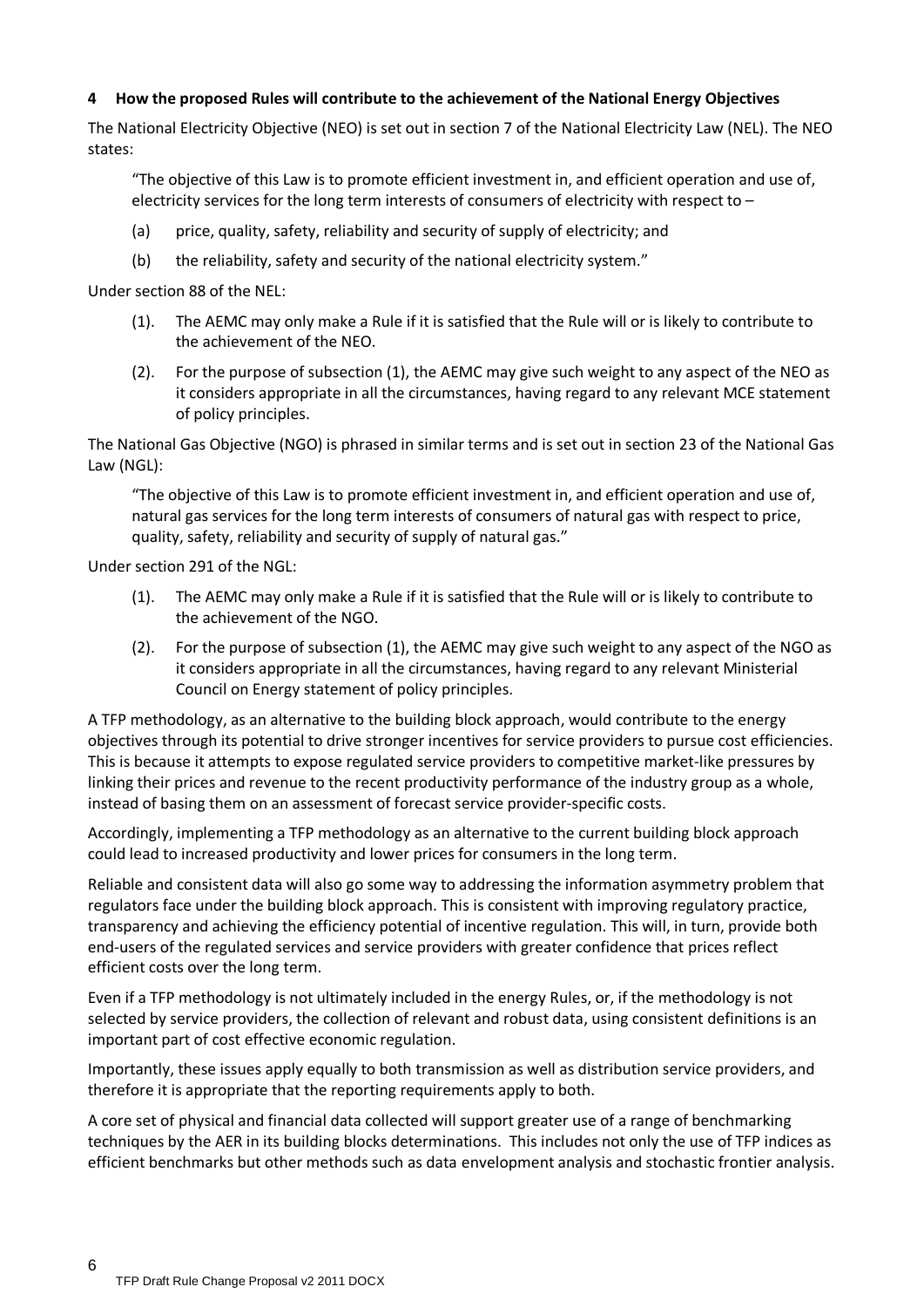The contribution to the national energy objectives, and in promoting the principles of good regulatory design and practice, would be in providing:

- a better understanding for the regulator and users of the differences and similarities of the service providers' operating environments, conduct and performance;
- relevant information to assist in the management of the service providers' businesses; and
- data that can be used to undertake benchmarking and comparative analysis between service providers (and over time) within the building block approach.

# **5 Expected benefits and costs of the proposed Rule change and potential impacts of those changes**

It is acknowledged that the proposed Rule changes will impose costs to service providers, the regulator and to consumers. However, it is also considered that there would be an overall net economic benefit associated with their implementation.

Establishing a stable reporting regime will take time and resources, and will incur costs for all regulated service providers associated with ongoing compliance and improvements. Ultimately, these costs would be recovered through regulated prices, and therefore there would also be some flow on cost to consumers.

Nevertheless, it is considered that these costs are not so significant as to render the benefits under a TFP methodology unfeasible. Thought has been given to ensuring that these costs are minimised by requiring that only necessary data be provided. In addition the data required should be readily available to service providers, and is comparable to the data currently required under the building block approach. Moreover, even if it is not implemented as an alternative approach, the data collection and testing will provide an opportunity to use TFP as a benchmarking technique (or other similar benchmarking techniques) in the building block approach.

There will also be costs associated with changing reporting practices and systems in order to provide the data in a consistent manner as required for a TFP methodology. However it is considered that the benefits of implementing a TFP methodology will offset these costs. For example, the expected reduction in the cost of determinations due to improved regulatory practice resulting from the reporting requirements is expected to more than cover the additional data collection costs.

Aspects of the proposed Rules are also designed to manage these costs by specifying the data requirements in the schedules to the Rules, and by the establishment of a Regulatory Disclosure Data Working Group, ensuring that there is regular input and consultation with industry as to the reporting requirements.

Significant costs are also incurred under the building block approach. This includes the costs associated with the analysis and interpretation of data provided by individual service providers, which can be considerably more time consuming, intrusive and lead to less well informed and subjective regulatory decision making. In addition, the current arrangements may not be fully supporting the collection of the regulatory data necessary for good regulation.

The proposed Rules will detail the required data variables necessary to support TFP methodology, but which will also support other forms of benchmarking, and these requirements overlap with the data requirements for building block determinations.

Notwithstanding that the AER already has information gathering powers under the current energy laws, the new requirements under the proposed Rules will be contained in separate provisions under the NER and NGR. The proposed Rules will therefore not prevent the AER's use of its existing powers to obtain any other information that it requires, but will provide a number of benefits that will accrue for the Regulator. Placing an obligation in the Rules on the service providers to provide the necessary data (in a clearly defined and consistent format) would:

- Add clarity and regulatory certainty;
- Provide support to the tasks given to the AER; and
- Ensure that the AER can start its work without unnecessary delay or argument.